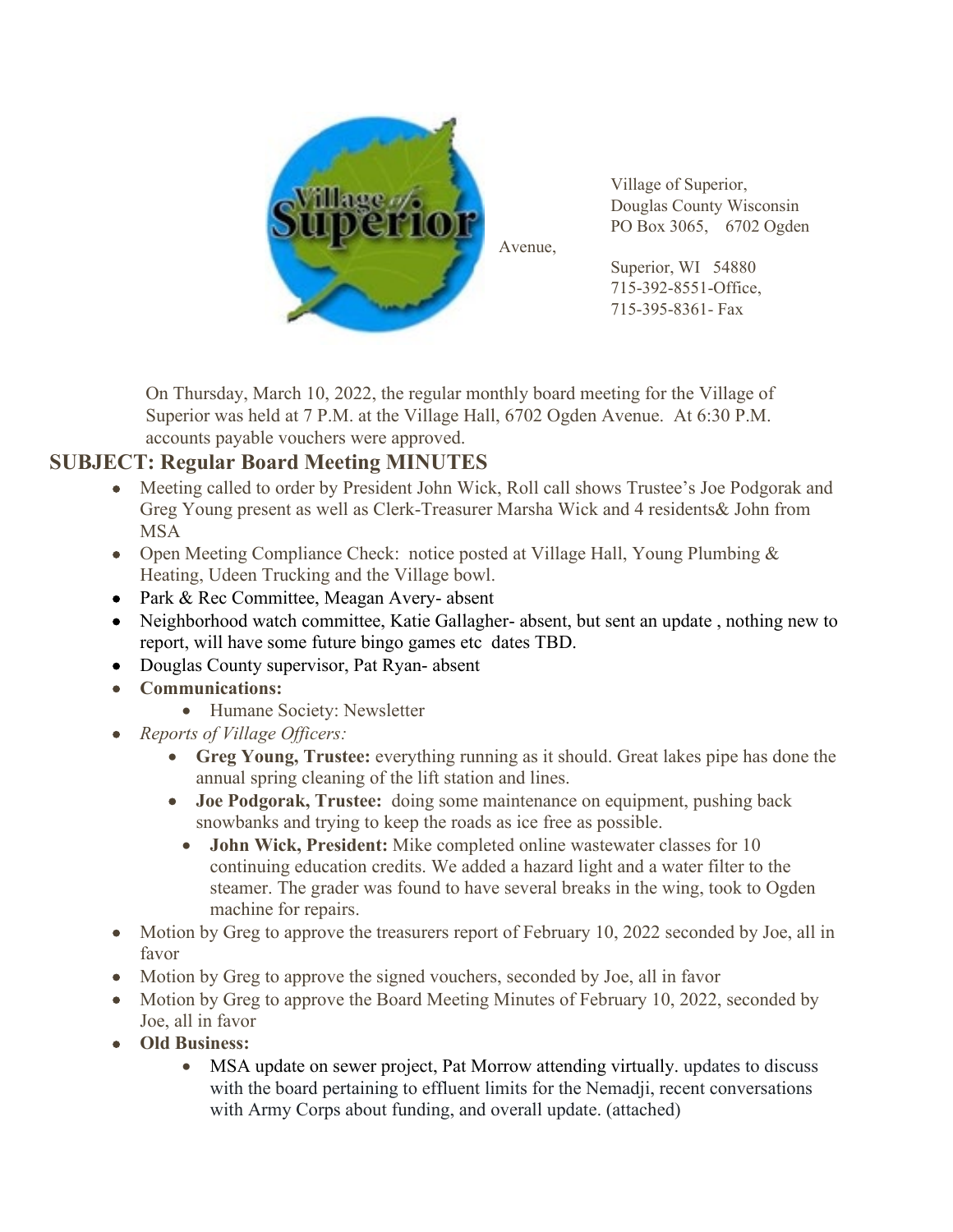#### • **New Business:**

- Ayres Associates RE: MS4 annual report, action to be taken. Motion made by Greg to accept as written, seconded by Joe, all in favor.
- Motion to open meeting to Public Comments, (notice received by clerk, for agenda items ONLY)
- Motion to adjourn made by Greg seconded by Joe, meeting adjourned at 7:40 pm.

Respectfully Submitted by:

# **Marsha K. Wick**

*Clerk/Treasurer*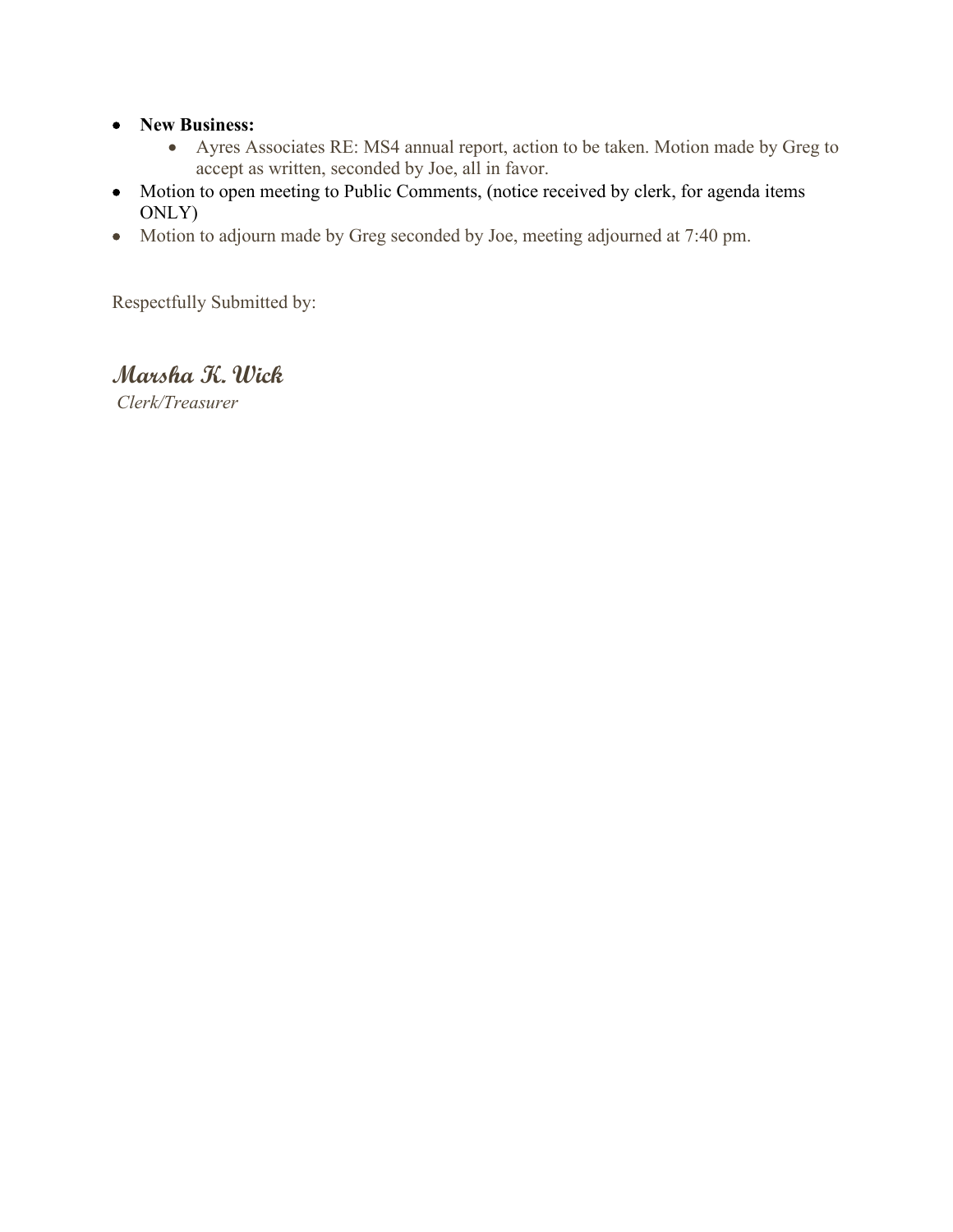

**UPDATE**  $\Box$  A Review of MSA's Commitment

# **Village of Superior, WI**



Station. SWLP recommends that the electrical service should be upgraded.

#### **CLIENT LIAISON:**

Pat Morrow, P.E. Phone: (608) 355-8910 Cell: (608) 963-2094 pmorrow@msa-ps.com

#### **DATE:**

March 10, 2022

### **WASTEWATER FACILITY PLAN**

Evaluation of the two primary compliance alternatives continues. We have completed initial capital cost and present worth estimates but are awaiting sludge measurements and lab results for final cost estimates and a recommended sludge removal plan.

We have evaluated relocation of the WWTF's discharge to the Nemadji River, where phosphorus limits were expected to be within the facility's current operating capabilities. An Effluent Limits Memorandum for the Nemadji River was recently received, and it contained effluent limits for peak daily ammonia nitrogen, monthly average phosphorus, and E. Coli bacteria. We are working with various DNR staff regarding the need for these limits and whether modifications to the assumptions that DNR used in the calculation of the limits might result in the elimination of the phosphorus and E. Coli limits.

A decision regarding grant funding from U.S. Army Corps of Engineers Section 154 Program is expected in June 2022. The program provides funding on a 75 / 25 cost share percentage basis with 75% reimbursement payments provided after each invoice. Once funds have been allocated, the Village is able to use those funds for the project even if construction begins in a later year than initially scheduled. If needed for project expenses, the Village would be able to apply for additional funding in following years.

As discussed previously, the Village is eligible for a low interest loan and up to 15% Principal Forgiveness through DNR's Clean Water Fund (CWF) program. Preliminary conversations with DNR suggest that the Village will be able to use CWF as well as USACE funding if selected.